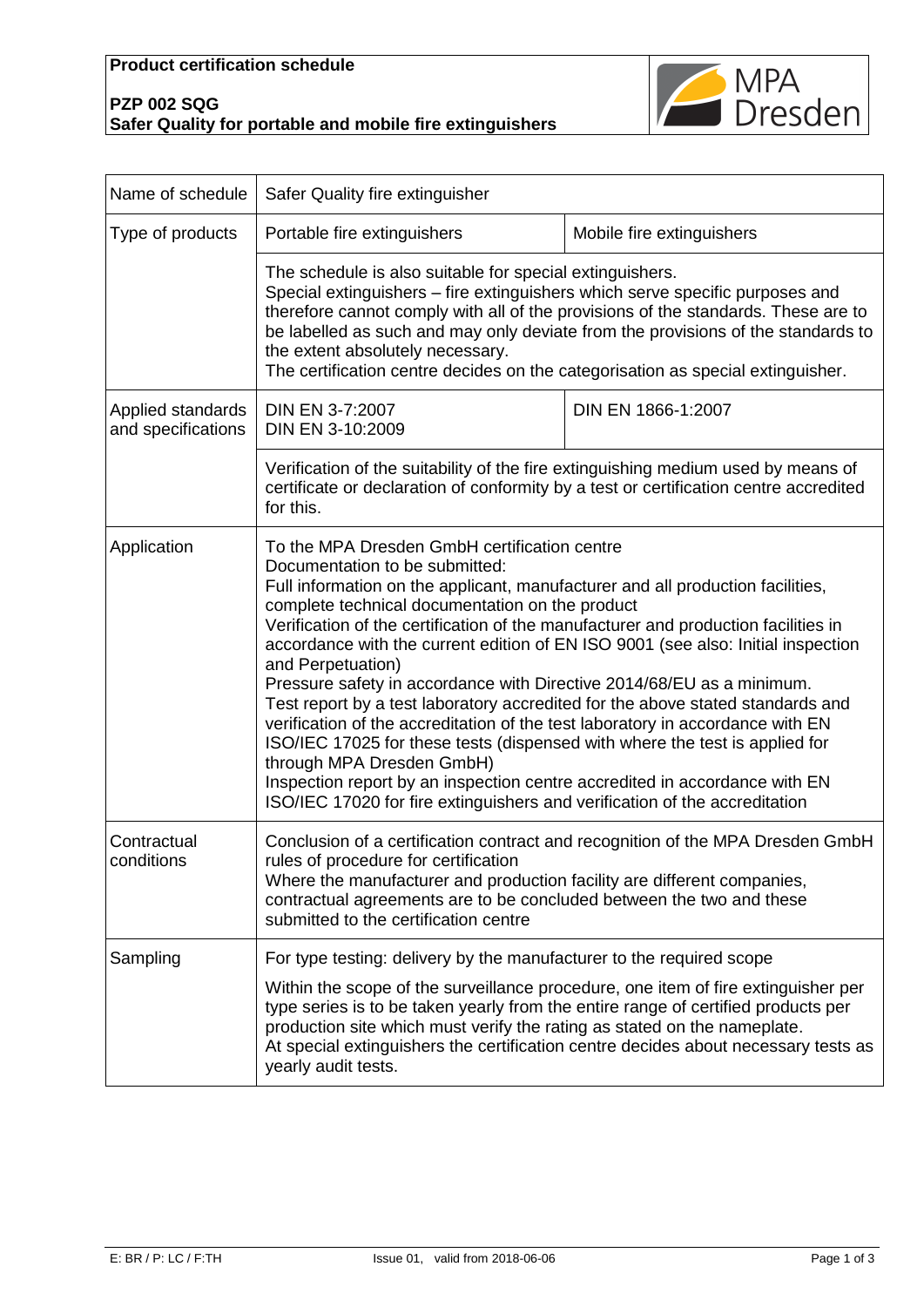

## **PZP 002 SQG Safer Quality for portable and mobile fire extinguishers**

| <b>Test</b>         | Type test and issuance of a test report by an accredited test centre in<br>accordance with the above stated applicable standards.<br>In the case of special extinguishers, the deviations are to be documented in the<br>test report.<br>For the annual audit test: one item of fire extinguishing equipment per type<br>series from the entire range of the certified products per production site which<br>must verify the rating as stated on the nameplate.<br>At special extinguishers the certification centre decides about necessary tests as<br>yearly audit tests. |  |
|---------------------|------------------------------------------------------------------------------------------------------------------------------------------------------------------------------------------------------------------------------------------------------------------------------------------------------------------------------------------------------------------------------------------------------------------------------------------------------------------------------------------------------------------------------------------------------------------------------|--|
| Initial inspection  | Inspection of the factory and the factory production control and the issuance of a<br>report by an accredited inspection centre.<br><b>EN ISO 9001</b><br>Where no certification exists in accordance with the current edition of EN ISO<br>9001 then an additional audit is to be conducted and verified by the inspection<br>centre in respect of compliance with the essential requirements of ISO 9001. As<br>a consequence, the scope of the inspection is increased to include the quality<br>management system of the production facilities.                          |  |
| <b>Certificates</b> | Safer Quality certificate                                                                                                                                                                                                                                                                                                                                                                                                                                                                                                                                                    |  |
|                     | Maximum period of validity: 5 years                                                                                                                                                                                                                                                                                                                                                                                                                                                                                                                                          |  |
|                     | A list of the certificates will be published on the MPA Dresden GmbH website<br>with the following information:<br>No. of the SQ certificate, valid until, brief characteristic of the fire extinguishing<br>equipment, type designation, certificate owner, fire class                                                                                                                                                                                                                                                                                                      |  |
| Mark of conformity  | SQ logo with integrated certificate number<br>Safer Quality<br>The certificate number consists of:<br>SQ consecutive number / last two digits of the year<br>The manufacturer receives the right to put the sign on the marking labelling of<br>the fire extinguisher. See rules of procedure for certification for further<br>regulations on the application.                                                                                                                                                                                                               |  |